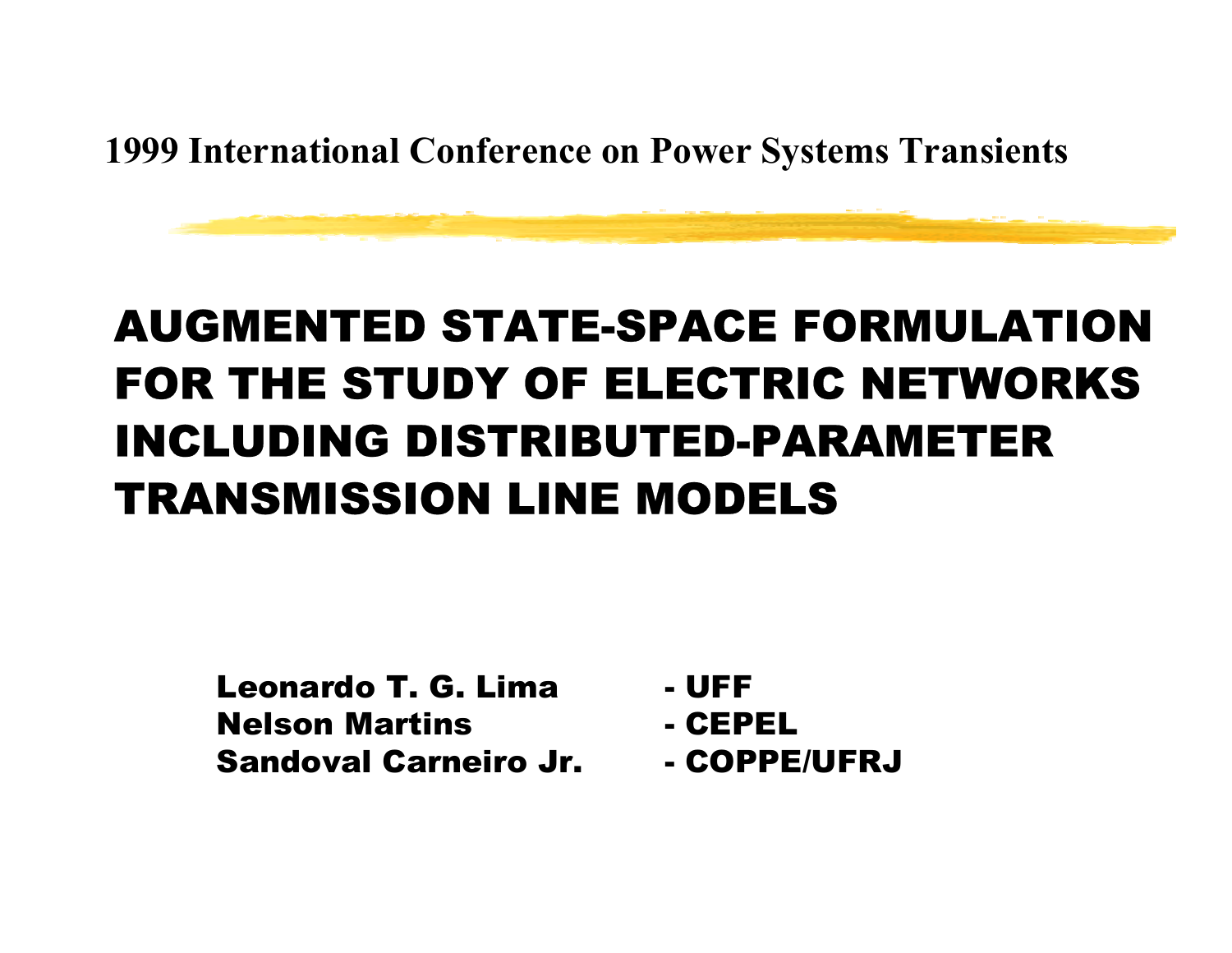# Background

**V** Linear systems techniques

- $L$  frequency response
- $\epsilon$  eigenvalue/eigenvector analysis
- **sensitivities**
- $\mathcal{L}$  transfer function residues, etc.
- State-space model
- **V** Efficient large scale systems algorithms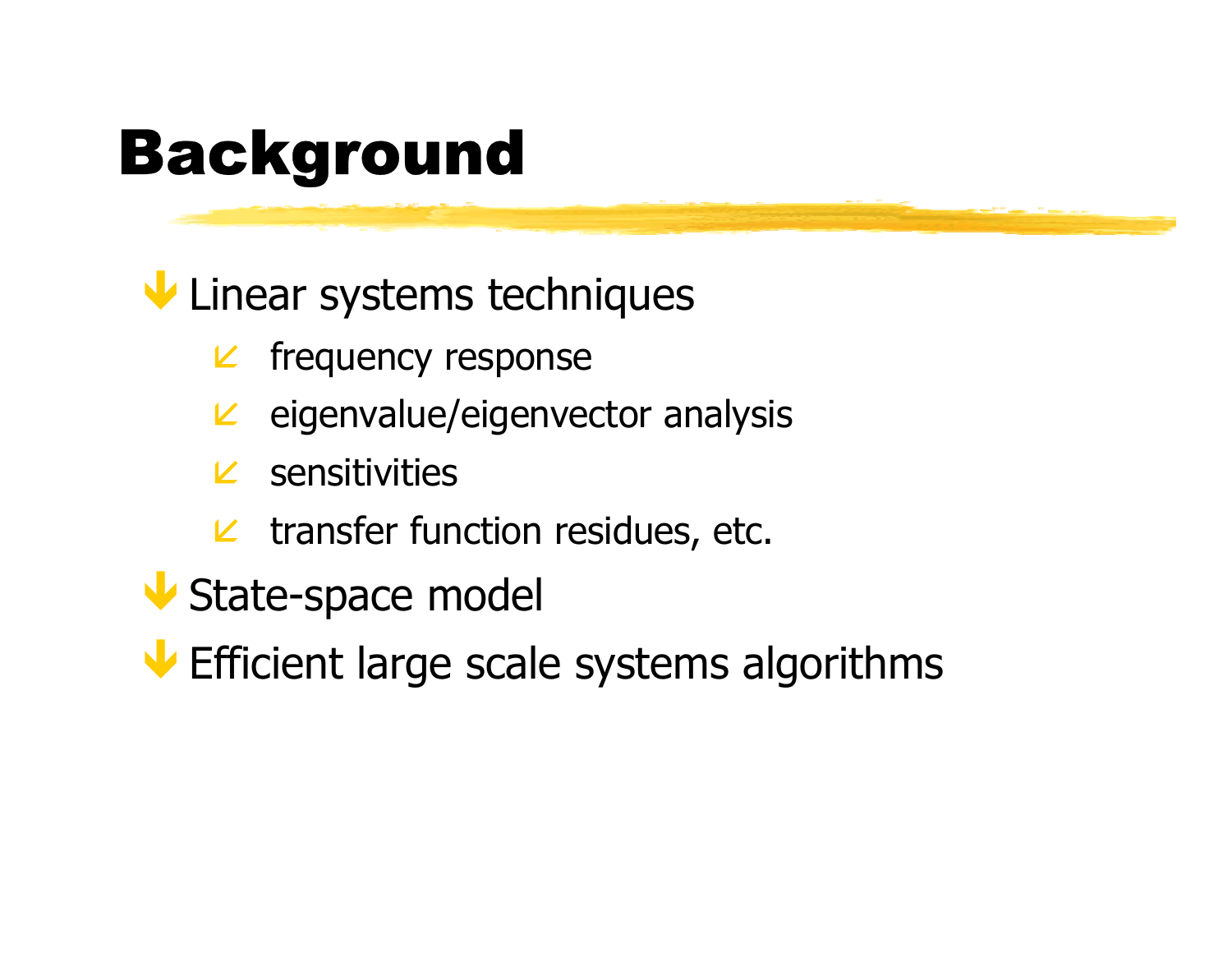# **Difficulties**

 $\blacktriangleright$  The construction of the state matrix for practical systems is not a simple task

Methods based on state matrix formulations present some limitations regarding network topology and not automatically deal with state variables redundancy

Ð State-space representation of distributedparameter models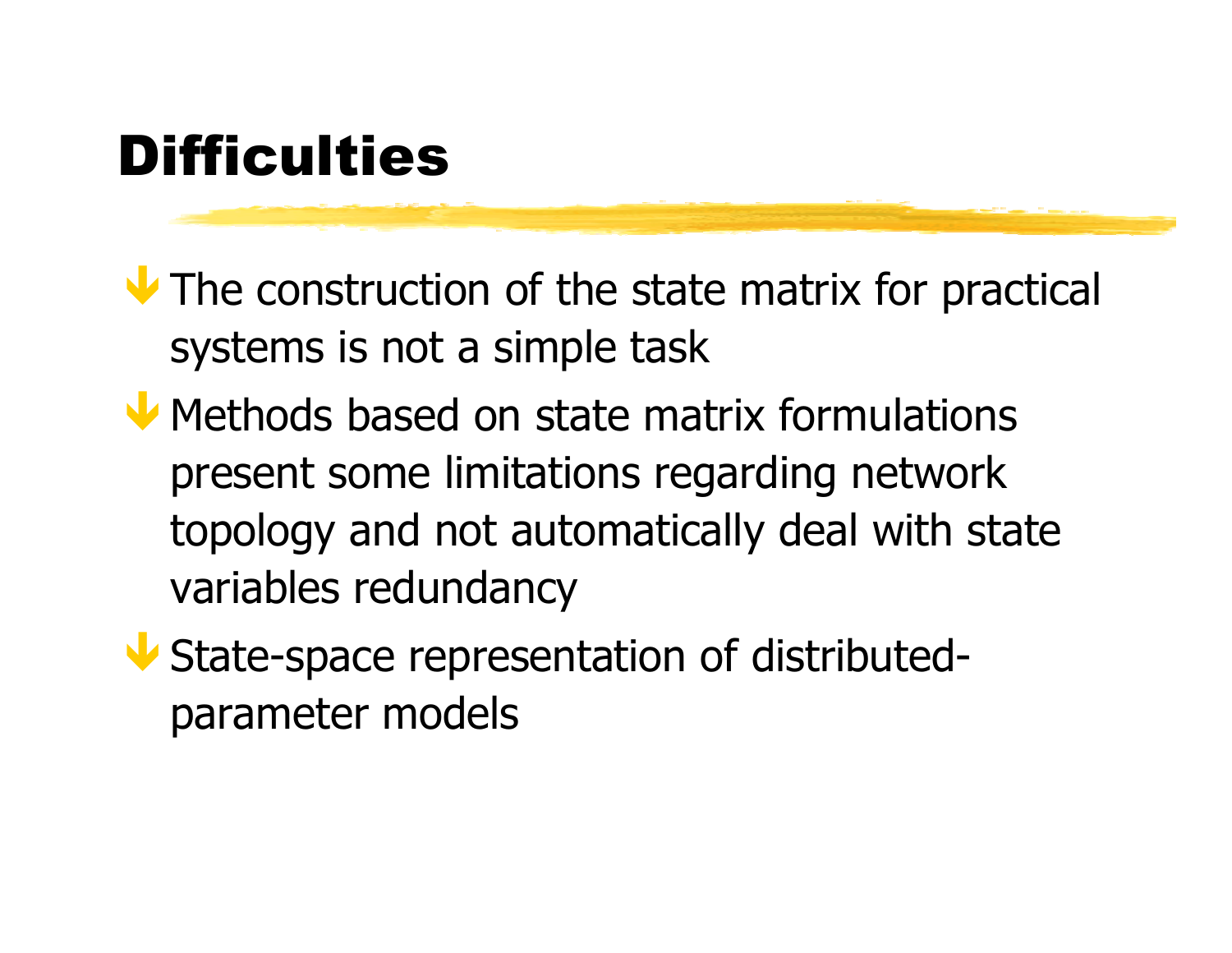### Descriptor System Approach

 $\mathbf{T}\dot{\mathbf{x}}=\mathbf{A}\mathbf{x}+\mathbf{B}\mathbf{u}$  $\mathbf{y} = \mathbf{C}\mathbf{x}$  $\mathbf{x}=\mathbf{A}\mathbf{x}+$ 

- U Overcomes the computational difficulties associated with the state matrix method.
- Ð Automatically deals with state variable redundancies
- Can be efficiently applied to large-scale networks of any topology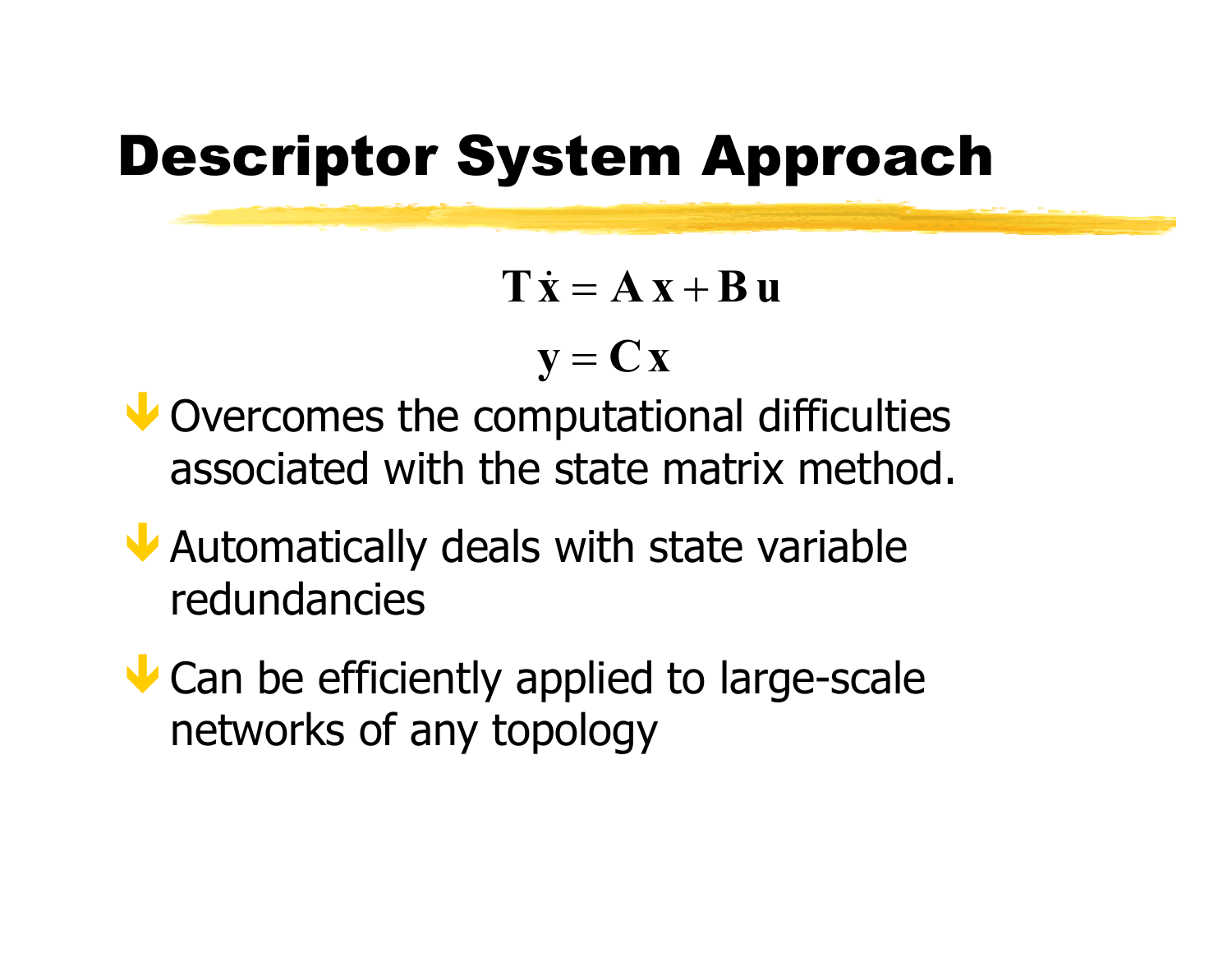# **Objectives**

Application of the Descriptor System Approach to study electric networks including distributedparameters transmission lines

Ð Establish the grounds for the determination of dynamic equivalents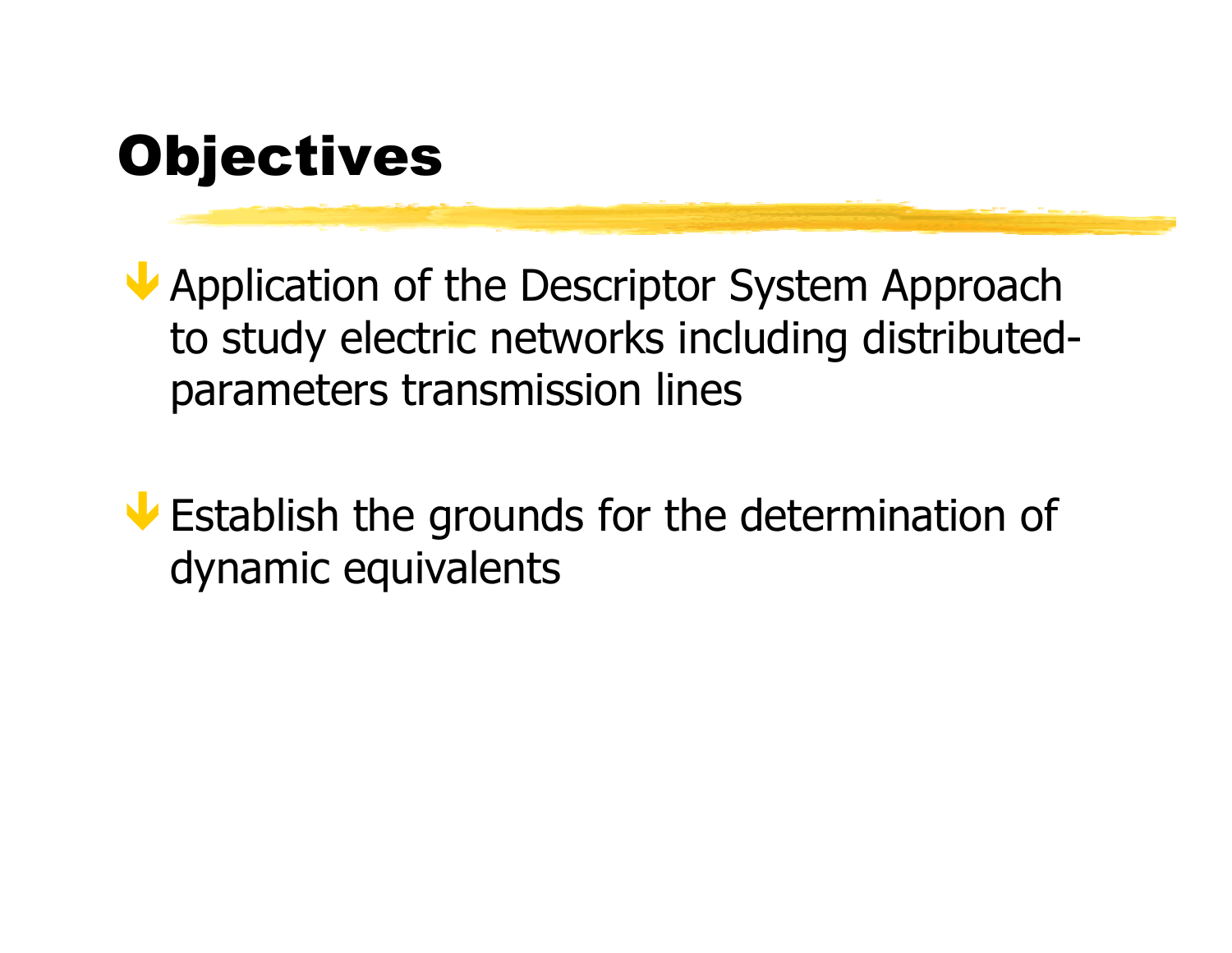# System Model

#### Ð Network Model



**V** Impedance as a transfer function

$$
z_{kk}(s) = \frac{v_k(s)}{i_k(s)} = \mathbf{C}_k \left( s \mathbf{T} \cdot \mathbf{A} \right) \mathbf{B}_k
$$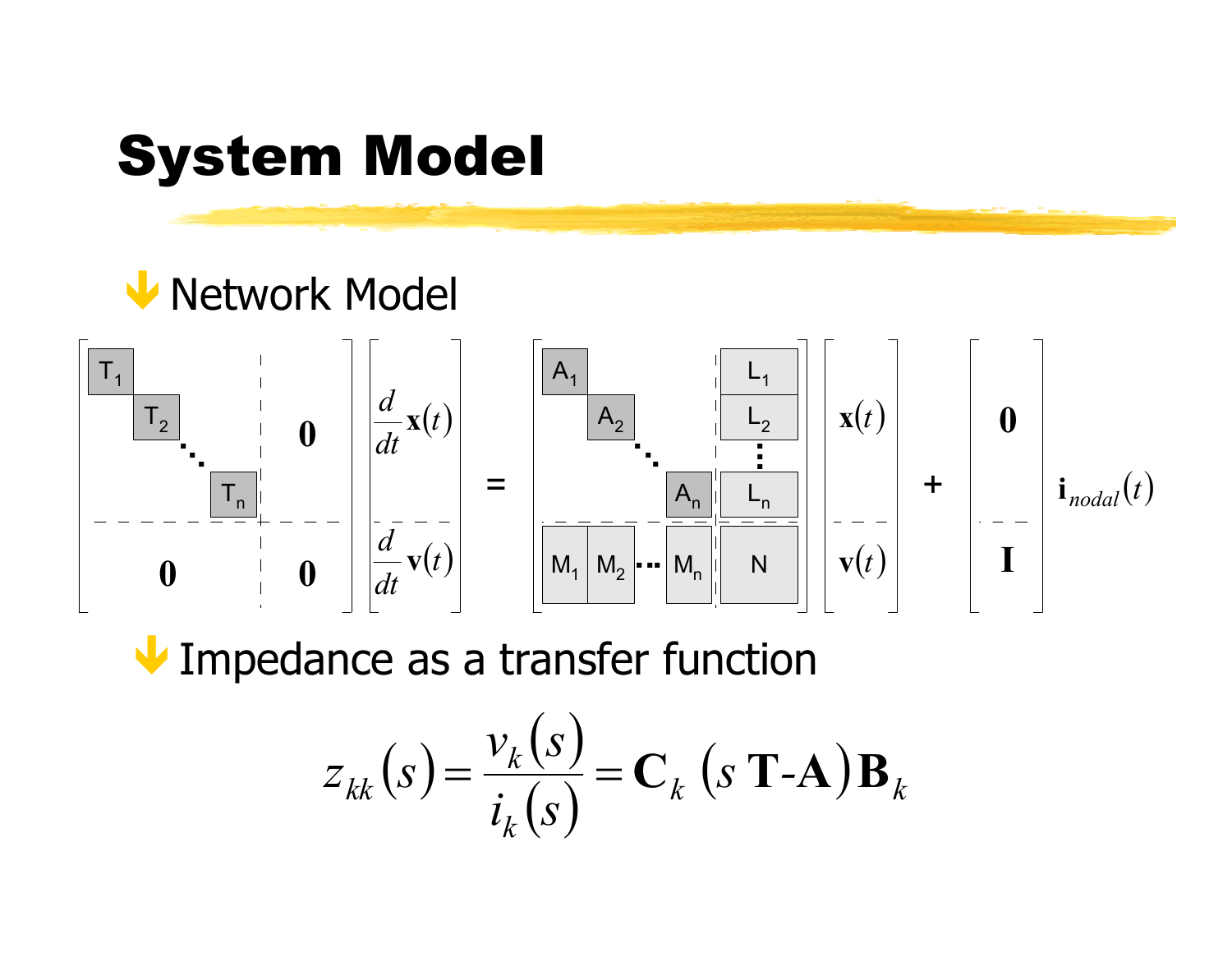# System Model

**V** Each network component is modeled as a descriptor system with terminal voltages as inputs and current injections as outputs

$$
\mathbf{T}_i \dot{\mathbf{x}}_i = \mathbf{A}_i \mathbf{x}_i + \mathbf{L}_i \mathbf{v}
$$

$$
\mathbf{i}_i = \mathbf{M}_i \mathbf{x}_i + \mathbf{N}_i \mathbf{v}
$$

Ð System integration through Kirchoff current law applied to each node of the network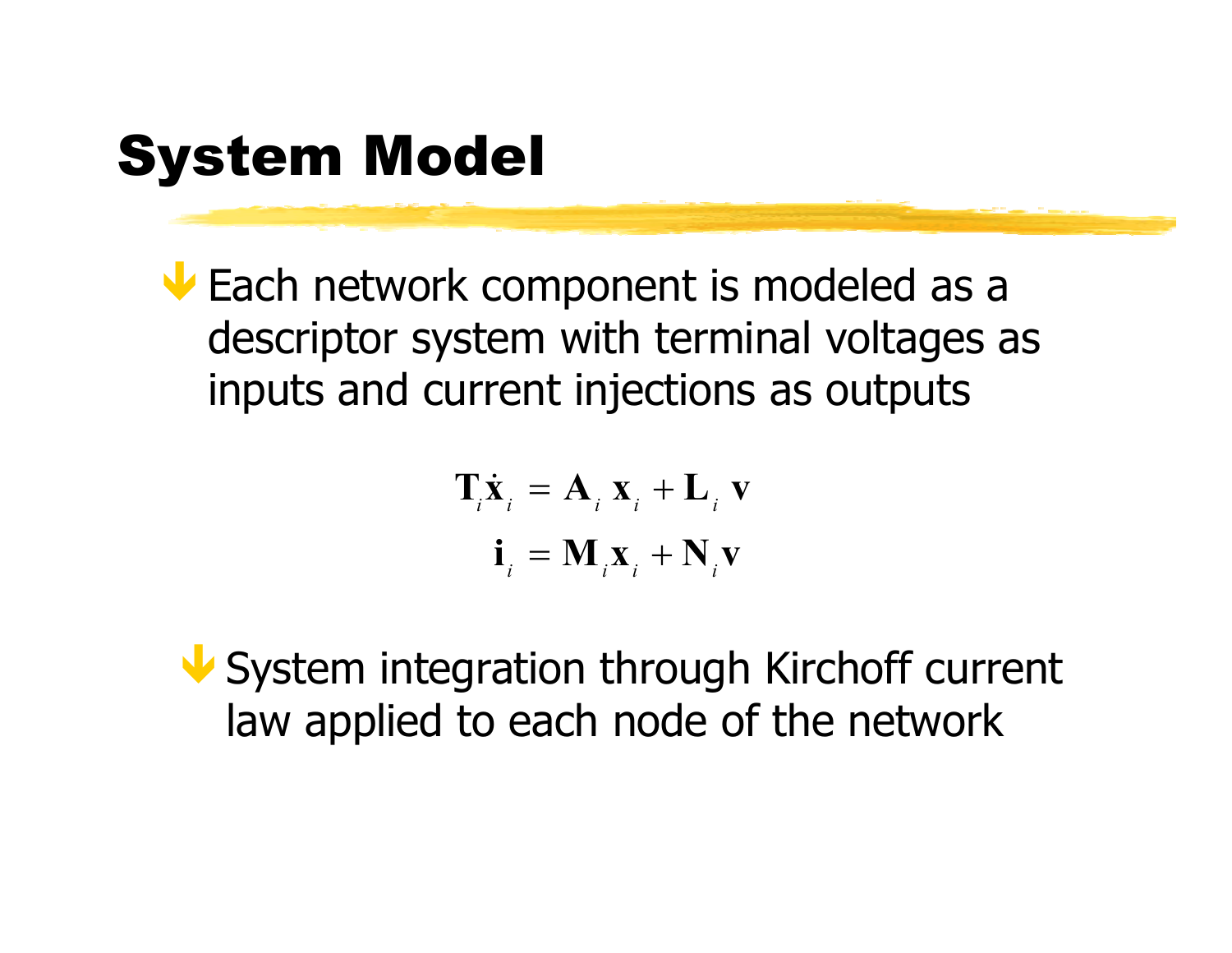### Distributed Parameter Model



 $V_k(s) = B_k(s) + Z_c(s)I_k(s)$  $V_m(s) = B_m(s) + Z_c(s)I_m(s)$  $= B$ , (s) +  $B_m(s) + Z_c(s)I_m(s)$   $B_m(s) = A_1(s)[V_k(s) + Z_c(s)I_k(s)]$  $B_{k}(s) = A_{1}(s)[V_{m}(s) + Z_{c}(s)I_{m}(s)]$  $= A_1(s)[V_m(s)] +$  $= A_1(s)[V_{k}(s)] +$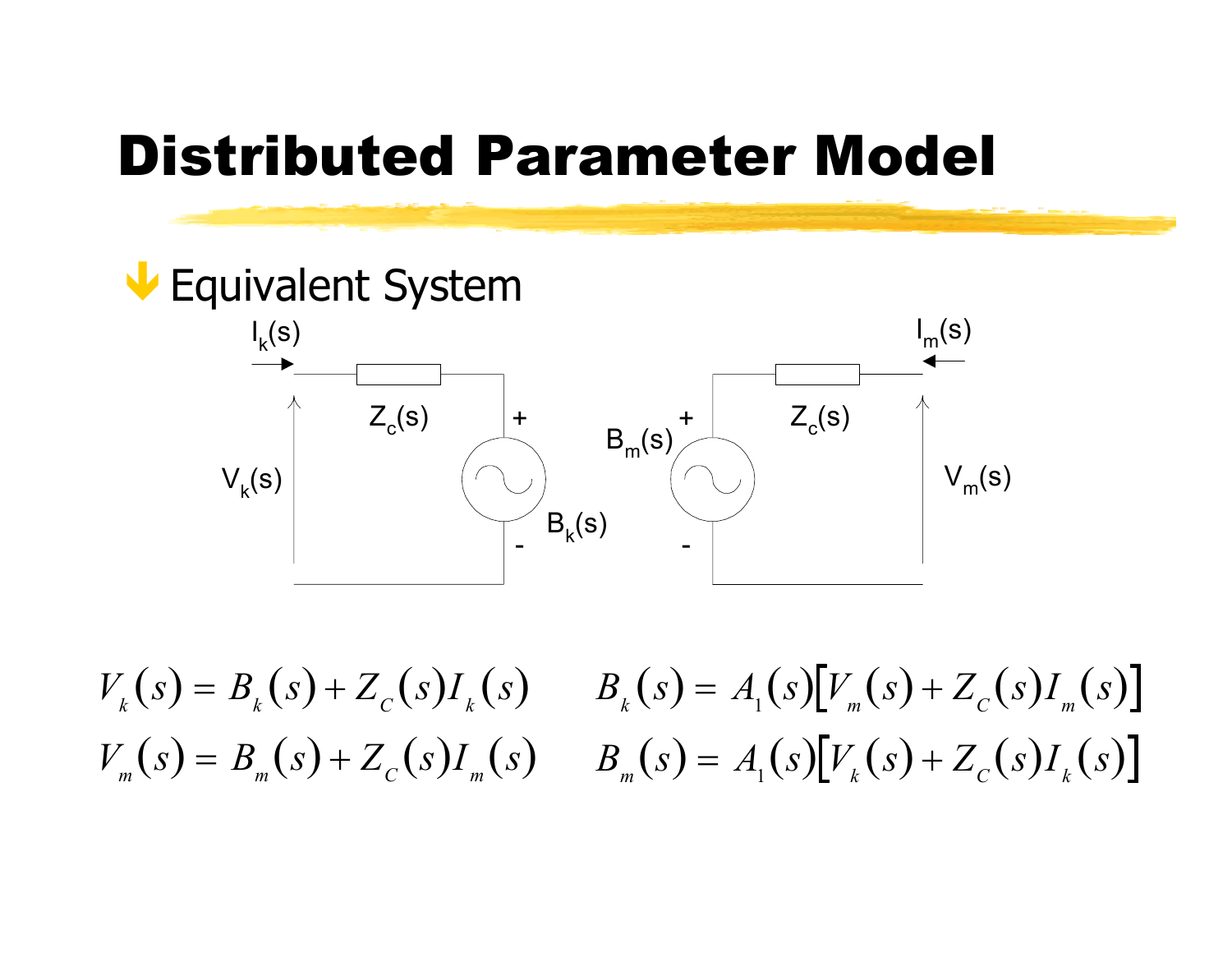#### Distributed Parameter Model



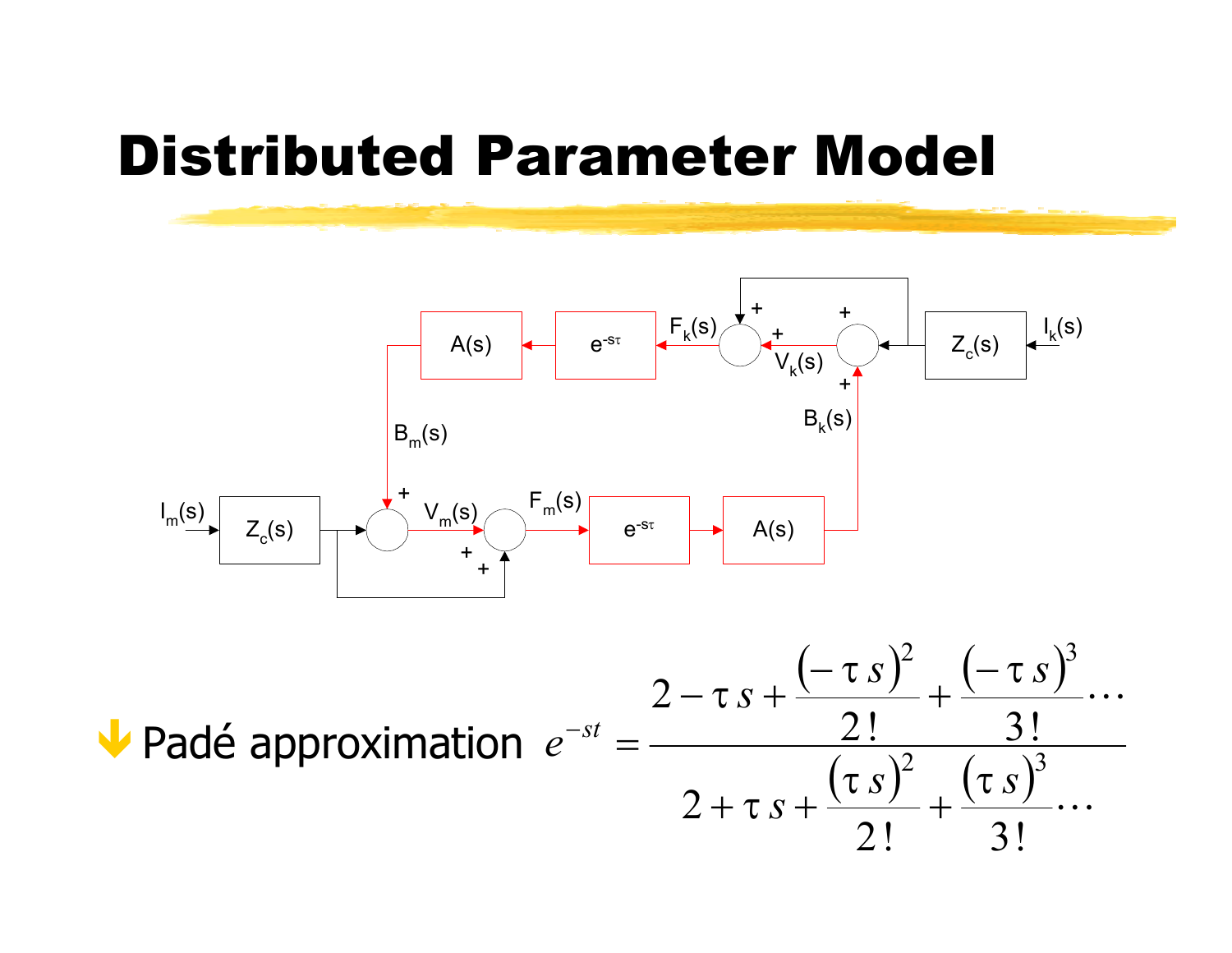#### Test System

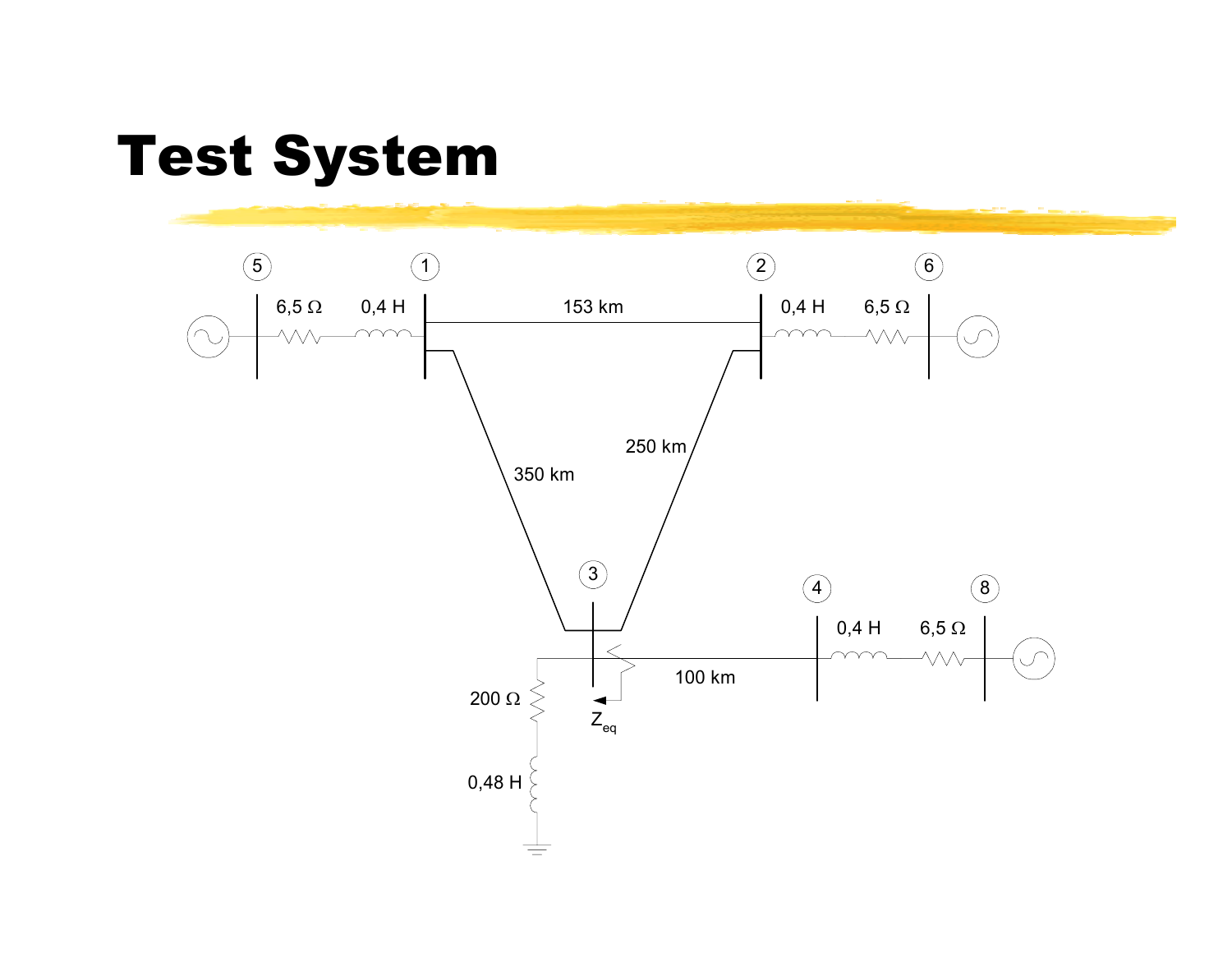

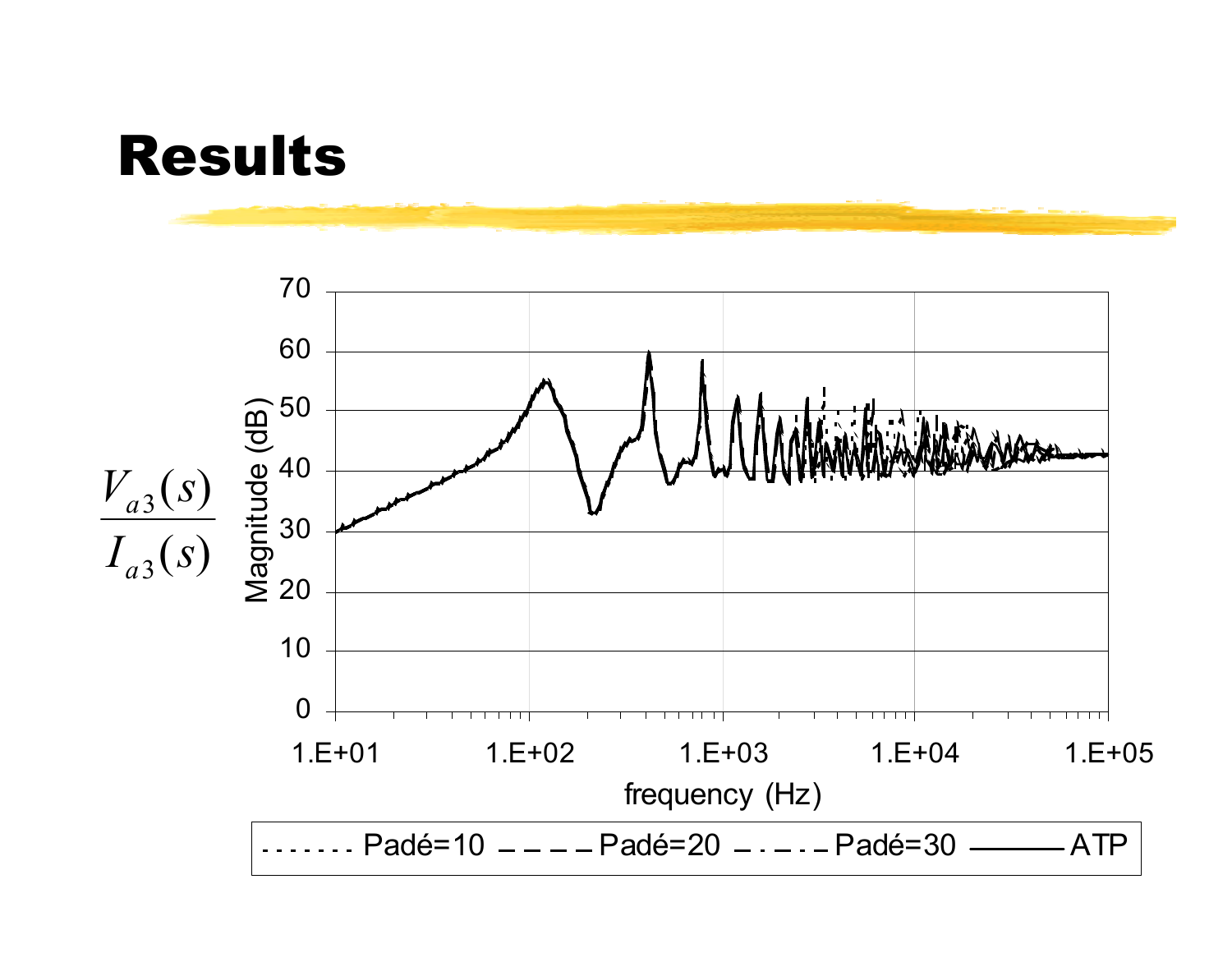

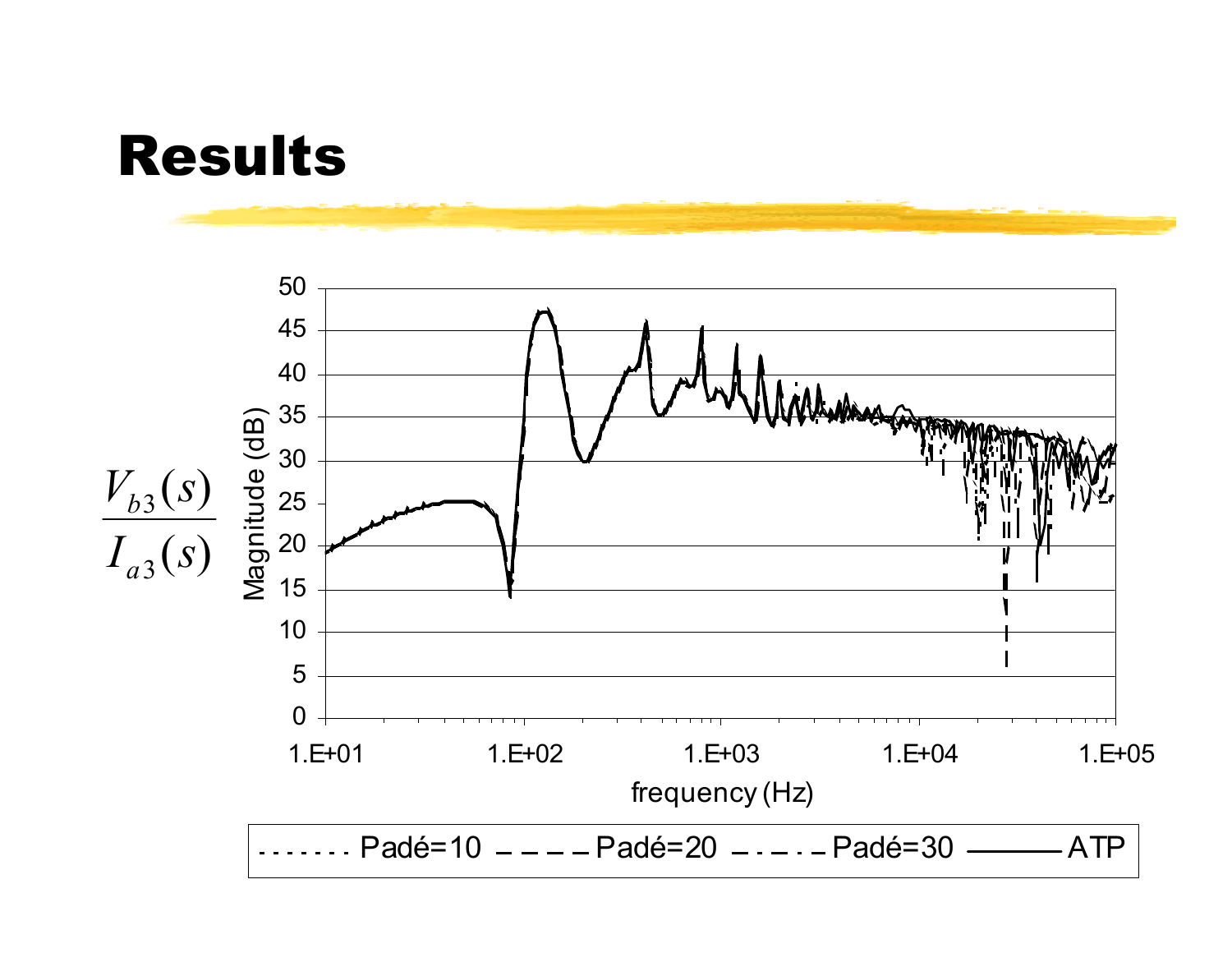#### Reduced Order Equivalent



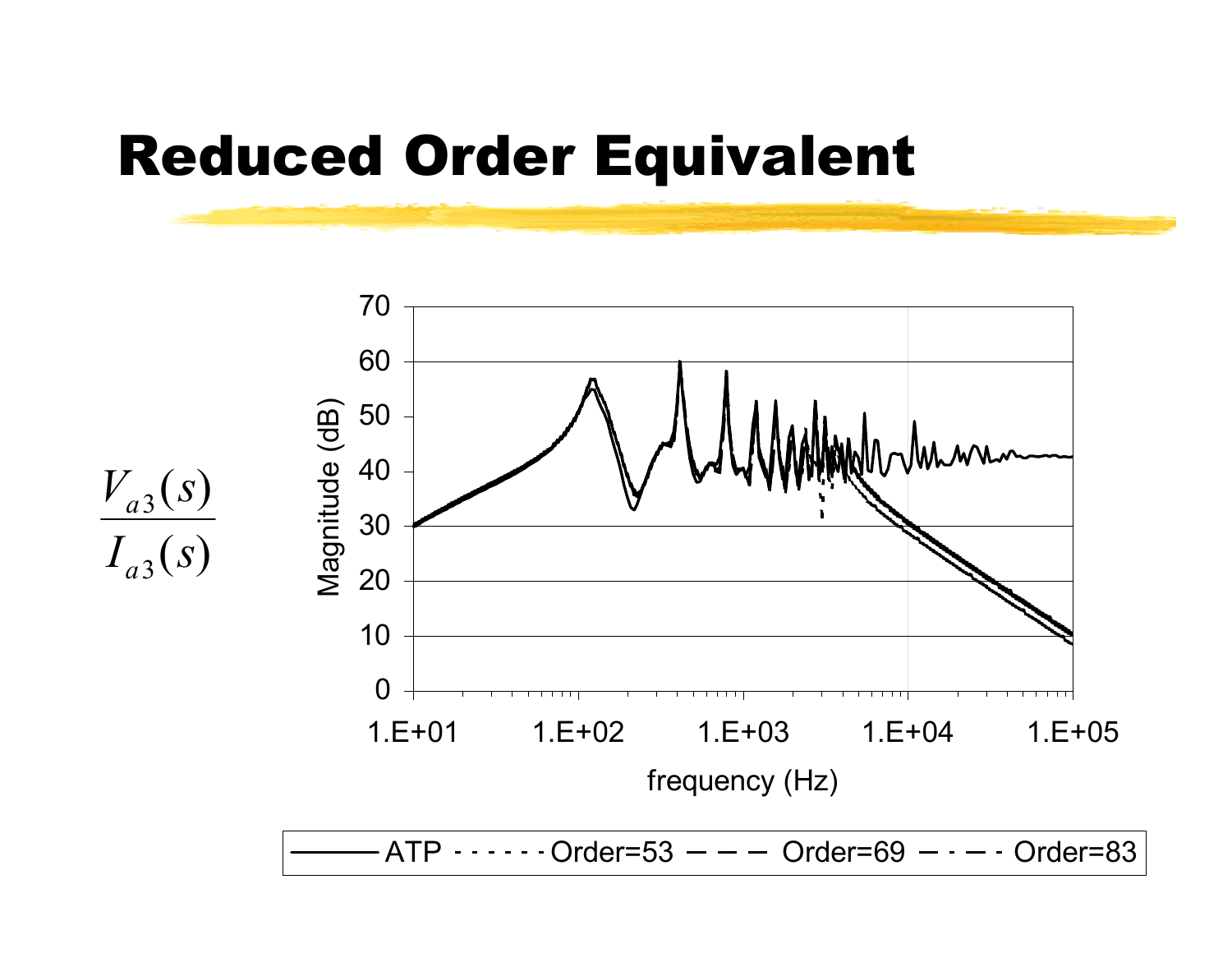#### Reduced Order Equivalent

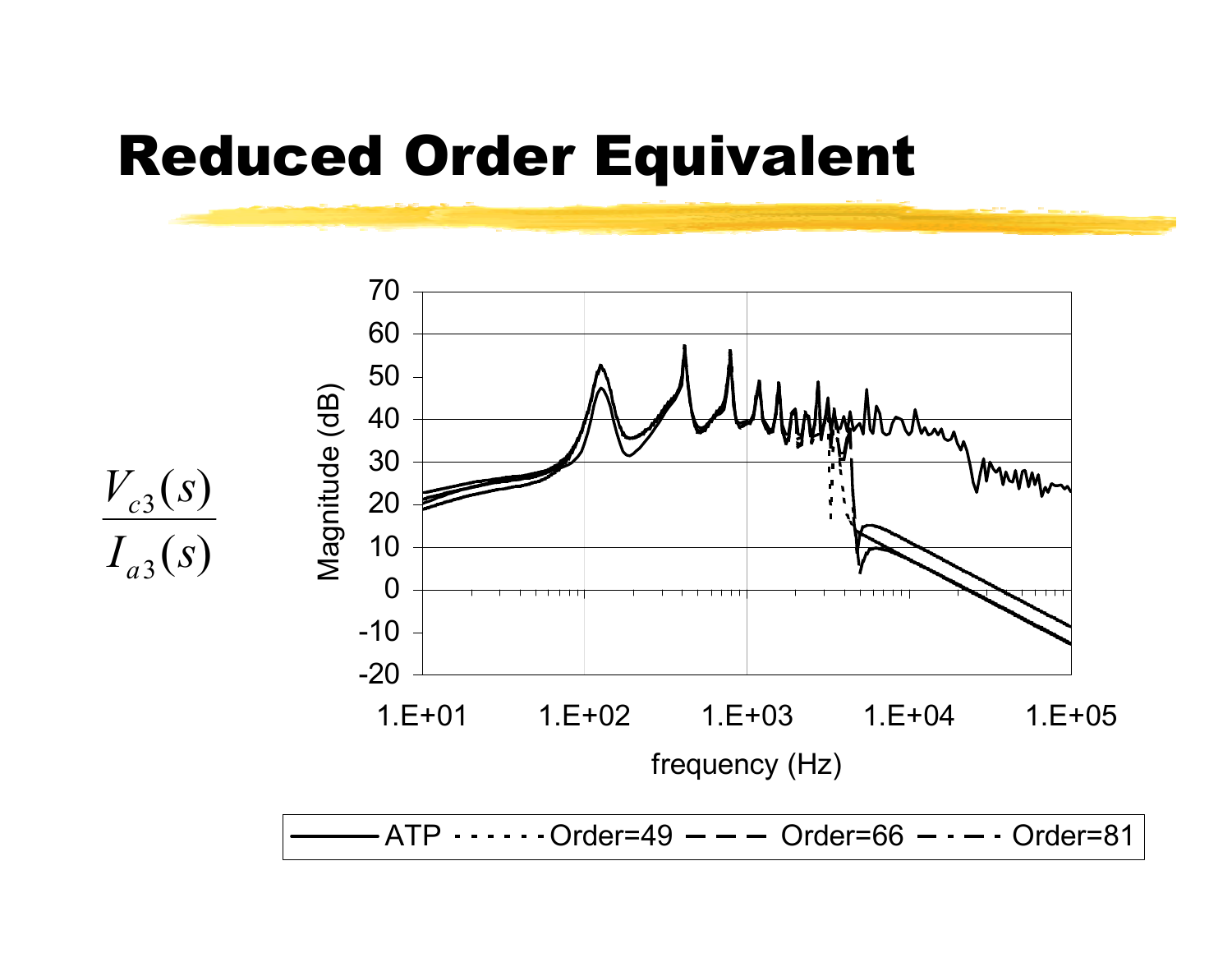# Conclusions

Ð State-space based formulations obtain the same frequency domain results as the conventional methods based on nodal formulation and more:

- $\triangleright$  Modal analysis techniques can be used to obtain poles, zeros, transfer function residues, sensitivities, etc.
- $\kappa$  Reduced order dynamic equivalents obtained through use of transfer function residues